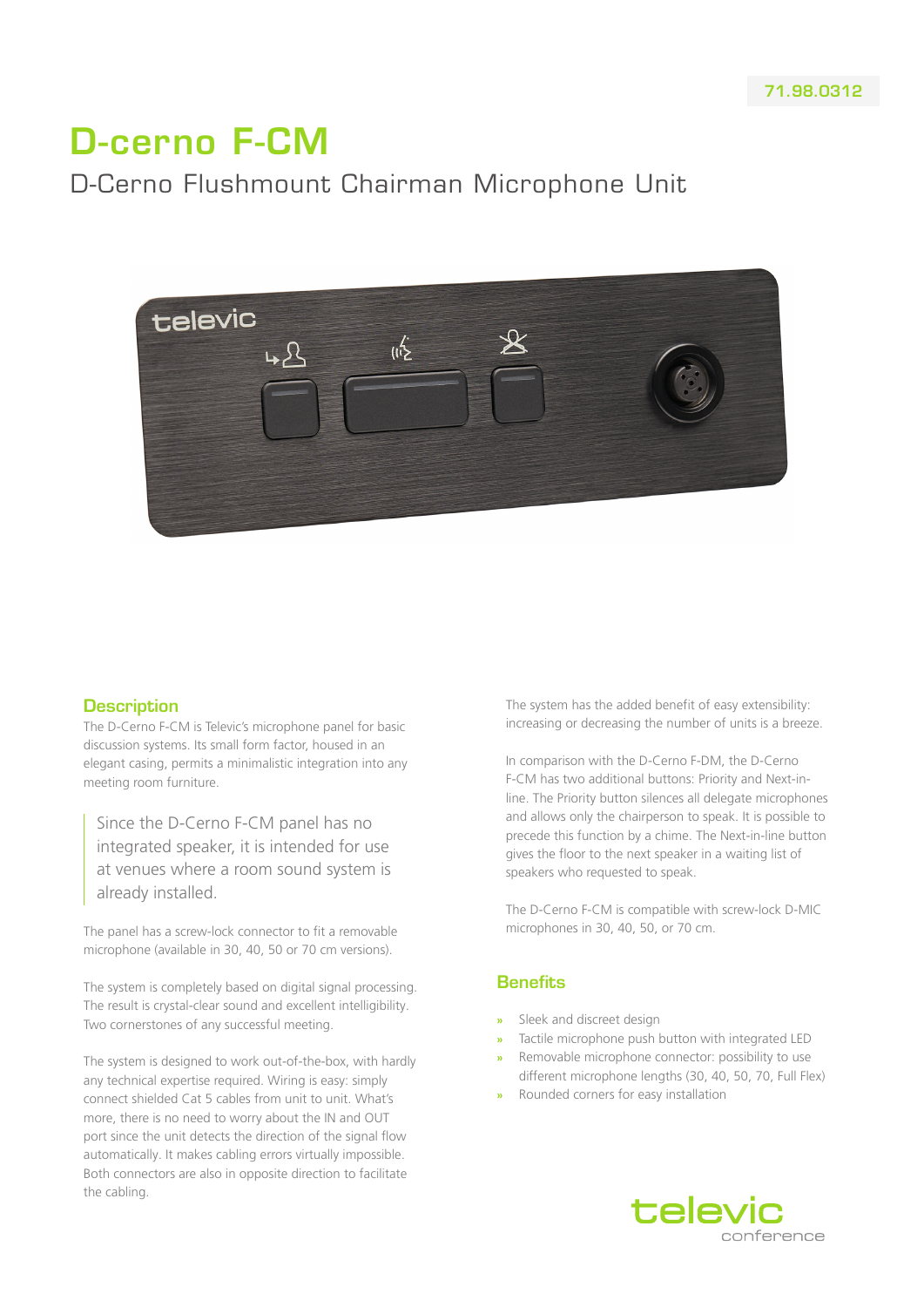#### Features

- **»** Digital signal processing
- **»** Shielded microphone, immune to mobile phone interference
- **»** Microphone On/Off button
- **»** Loop-through, daisy-chain cabling
- **»** Patented fail-safe redundancy feature
- **»** Concealed conference bus connections
- **»** Bi-color bar indicator
- **»** Microphone On/Off or Request-to-speak push button with 2 signaling LEDs

#### **Connectivity**

- **»** 2 digital bus connections (IN/OUT interchangeable)
- **»** Screw-lock socket to connect a removable microphone:

| D-MIC30 SL | 71.98.0053 |
|------------|------------|
| D-MIC40 SL | 71.98.0054 |
| D-MIC50 SL | 71.98.0055 |
| D-MIC70 SL | 71.98.0057 |
| D-MIC FF   | 71.98.0059 |

# **Specifications**

| Mechanical            |                           |
|-----------------------|---------------------------|
| Material              | Steel                     |
| Color                 | Black                     |
| Size (mm)             | $150 \times 50 \times 46$ |
| Size packed (mm)      | $205 \times 85 \times 60$ |
| Weight                | 270                       |
| Weight packed         | 325                       |
| <b>Electrical</b>     |                           |
| Power Supply          | 48 DC, over Cat5 cable    |
| Power consumption     | 2 W                       |
| Audio quality         | 16 bit digital            |
| Frequency response    | 25 Hz-15,000 Hz (± 3 dB)  |
| <b>Environment</b>    |                           |
| Operating temperature | 5 to 50 $^{\circ}$ C      |

### **Certification**

| <b>Region</b> | <b>Certification</b> |
|---------------|----------------------|
| Europe        | CF                   |

# Technical drawings